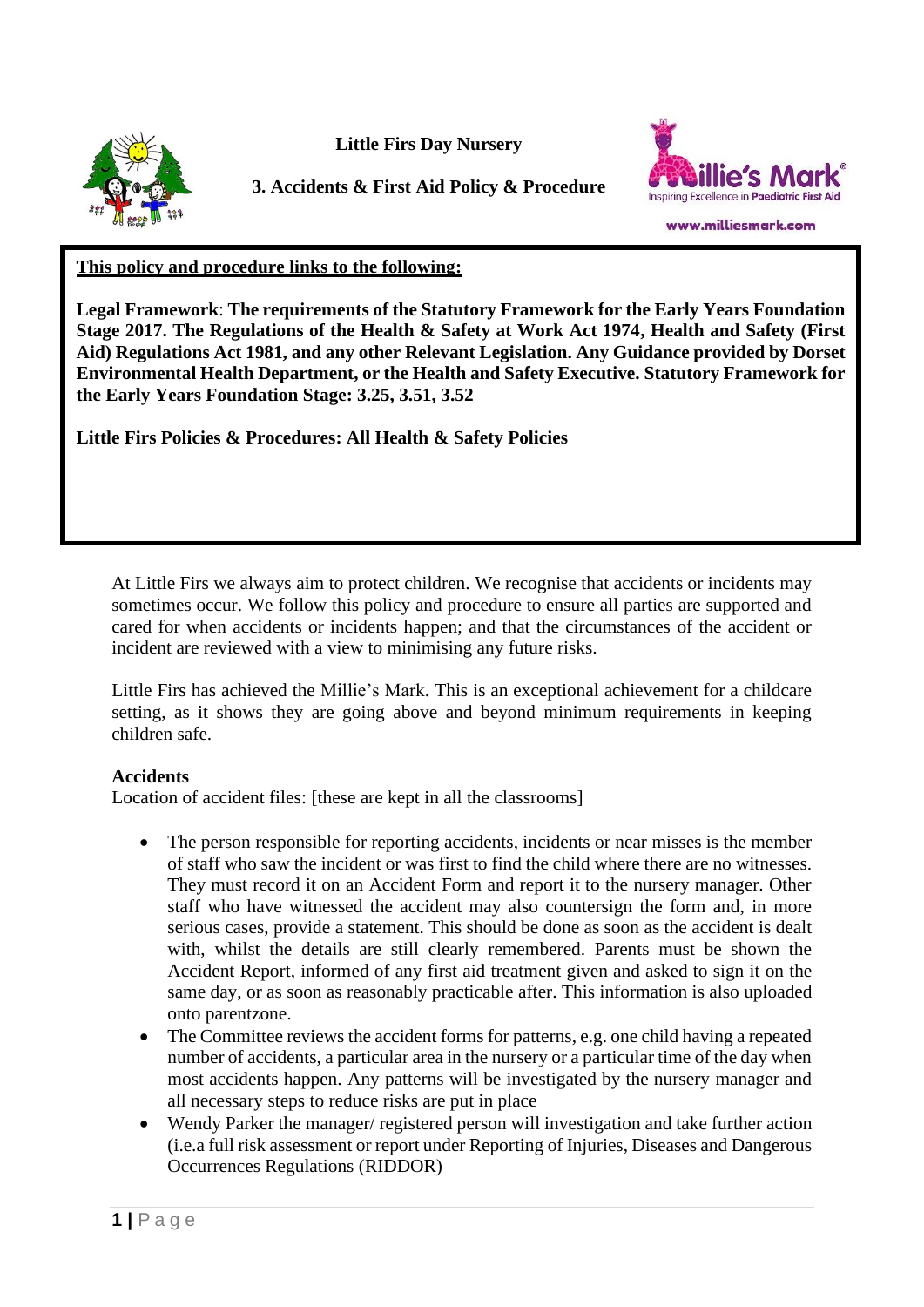- The Accident File will be kept for at least 21 years and three months
- Where medical attention is required, a senior member of staff will notify the parent(s) as soon as possible whilst caring for the child appropriately
- Where medical treatment is required the nursery manager will follow the insurance company procedures, which may involve informing them in writing of the accident
- The Manager will report any accidents of a serious nature to Ofsted and Children Advice and Duty Service (ChAD) (as the local child protection agency), where necessary.
- Where relevant such accidents will also be reported to the local authority environmental health department or the Health and Safety Executive and their advice followed. Notification must be made as soon as is reasonably practical, but in any event within 14 days of the incident occurring.

| Organisation             | Contact                                                                        |  |  |
|--------------------------|--------------------------------------------------------------------------------|--|--|
| <b>Ofsted</b>            | 0300-123-1231                                                                  |  |  |
|                          | https://ofstedonline.ofsted.gov.uk/ofsted/Ofsted_Early_Years_Notification.ofml |  |  |
| <b>ChAD</b>              | 01305 228558                                                                   |  |  |
| <b>Weymouth and</b>      | <b>Environmental Protection - Weymouth and Portland</b>                        |  |  |
| <b>Portland</b>          | Email: envhealthteamb@dorsetcouncil.gov.uk                                     |  |  |
| <b>Environmental</b>     | Tel: 01305-838432                                                              |  |  |
| <b>Health Department</b> |                                                                                |  |  |
| <b>Health and Safety</b> | 0345 300 9923 (opening hours Monday to Friday 8.30 am to 5 pm).                |  |  |
| <b>Executive</b>         |                                                                                |  |  |
| <b>RIDDOR</b><br>report  | http://www.hse.gov.uk/riddor/report.htm                                        |  |  |
| form                     |                                                                                |  |  |

## **Head Injuries**

If a child has a head injury in the nursery, then we will follow the following procedure:

- Calm the child
- Assess the child's condition to ascertain if a hospital or ambulance is required. We will follow our procedure for this if this is required (see below)
- If the skin is not broken, we will administer a cold compress for short periods of time, repeated until the parent arrives to collect their child
- If the skin is broken, then we will follow our first aid training and stem the bleeding
- Call the parent and make them aware of the injury
- Complete the accident form
- Keep the child in a calm and quiet area whilst awaiting collection
- We will follow the advice on the NHS website as per all head injuries <https://www.nhs.uk/conditions/minor-head-injury/>
- For major head injuries we will follow our first aid training.

## **Transporting Children to Hospital Procedure**

The nursery must:

- Call for an ambulance immediately if the injury is severe. DO NOT attempt to transport the sick or injured child in our own vehicles
- Whilst waiting for the ambulance, contact the parent(s) and arrange to meet them at the hospital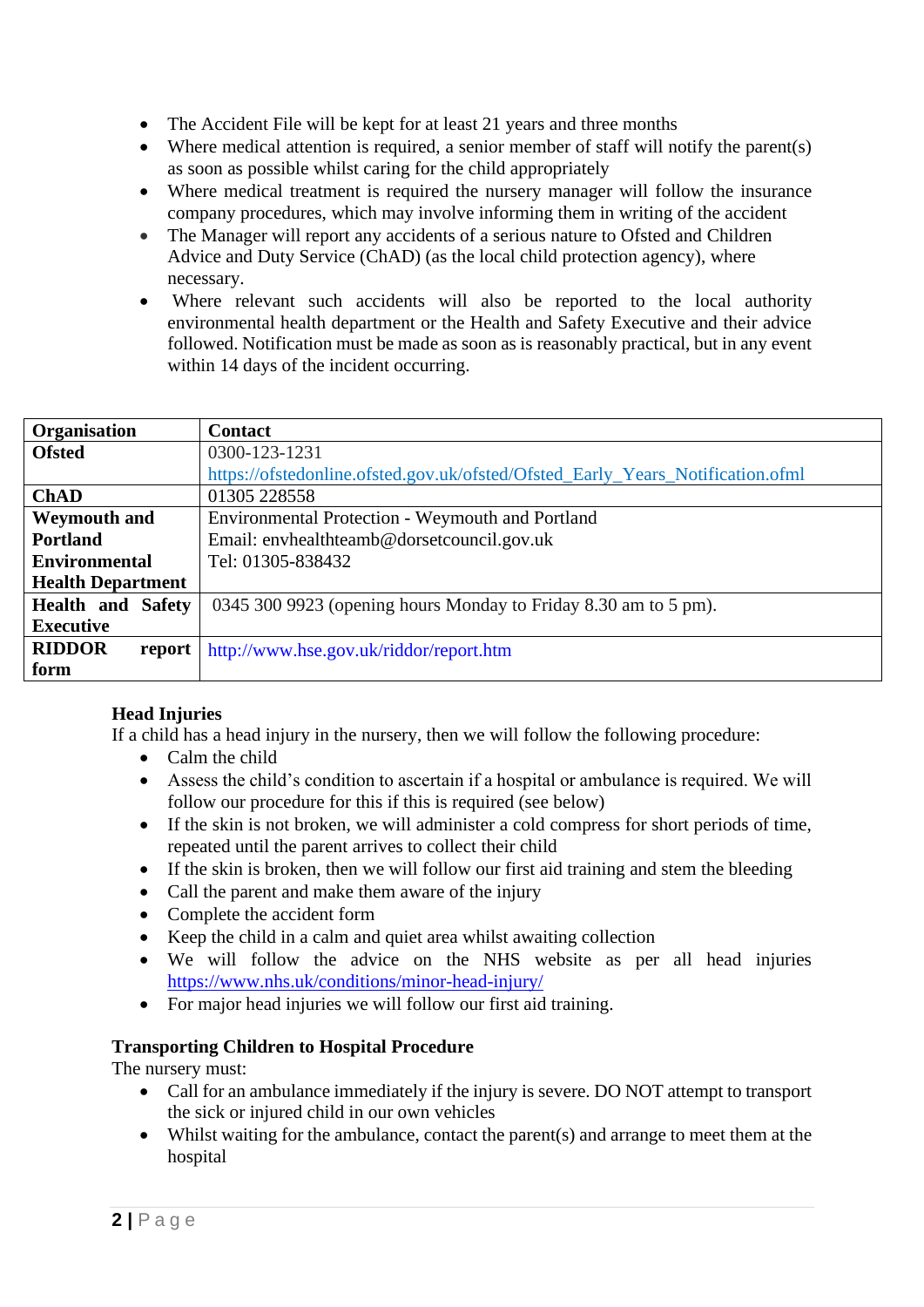- Arrange for the most appropriate member of staff to accompany the child taking with them any relevant information such as registration forms, relevant medication sheets, medication and the child's comforter
- Redeploy staff if necessary, to ensure there is adequate staff deployment to care for the remaining children. This may mean temporarily grouping the children together
- Inform a member of the management team immediately
- Always remain calm. Children who witness an incident may well be affected by it and may need lots of cuddles and reassurance. Staff may also require additional support following the accident.

# **First Aid**

Little Firs has achieved the Millie's Mark. This is an exceptional achievement for a childcare setting, as it shows we are going above and beyond minimum requirements in keeping children safe. All staff are first aid trained and this training is updated every three years.

There are first aid boxes in all rooms which are kept out of reach of the children but are always accessible to staff and contain the appropriate contents for use with children. First aid boxes should only contain items permitted by the Health and Safety (First Aid) Regulations Act 1981, such as sterile dressings, bandages and eye pads. No other medical items, such as paracetamol should be kept in them.

We have appointed persons responsible the contents of the first aid boxes. These are checked, and items are replaced items as appropriate:

Name Person: Sharni Butcher 0-2-year Unit.

Name Person: Lauren Neil-Briggs Preschool/Kids Club

When children are taken on an outing away from our nursery, we will always ensure that a first aid box is taken on all outings and all staff are first aid trained.

## **Personal Protective Equipment (PPE)**

The nursery provides staff with PPE according to the need of the task or activity. Staff must wear PPE to protect themselves and the children during tasks that involve contact with bodily fluids. PPE is also provided for domestic tasks. Staff are consulted when choosing PPE to ensure all allergies and individual needs are supported and this is evaluated on an ongoing basis.

## **Dealing with Blood**

We may not be aware that any child attending the nursery has a condition that may be transmitted via blood. Any staff member dealing with blood must:

- Always take precautions when cleaning wounds as some conditions such as hepatitis or the HIV virus can be transmitted via blood.
- Wear disposable gloves and wipe up any blood spillage with disposable cloths, neat sterilising fluid or freshly diluted bleach (one part diluted with 10 parts water). Such solutions must be carefully disposed of immediately after use.

## **Needle Punctures and Sharps Injury**

We recognise that injuries from needles, broken glass and so on may result in blood-borne infections and that staff must take great care in the collection and disposal of this type of material. For the safety and well-being of the employees, any staff member dealing with needles, broken glass etc. must treat them as contaminated waste. If a needle is found the local authority must be contacted to deal with its disposal.